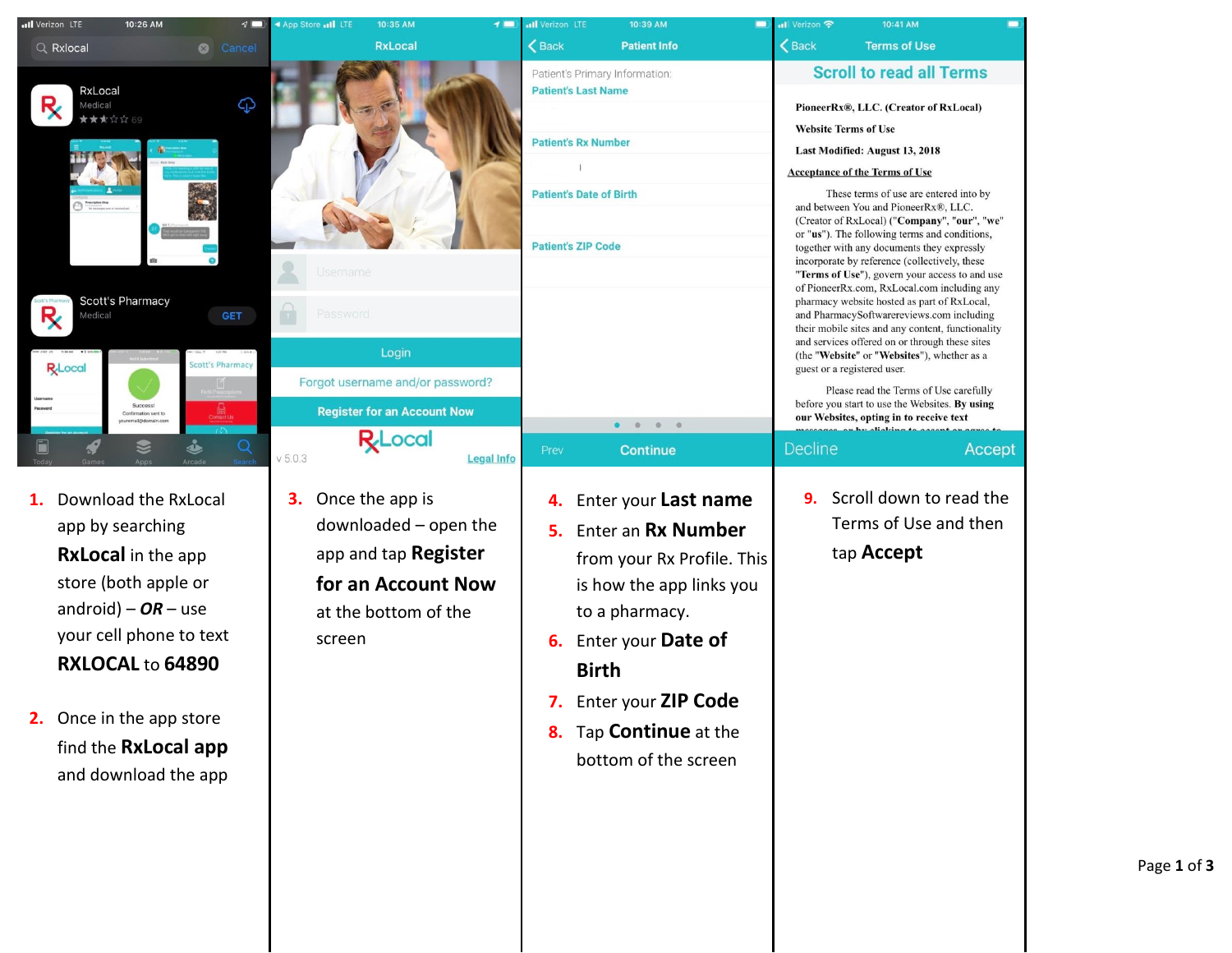| nil Verizon <b>수</b><br>10:43 AM<br>$\Box$                                                                                                                                                                                                                                                                           | $\overline{\mathbf{H}}$ Verizon<br>10:44 AM                                                                                                             | <b>O all Verizon 후</b><br>10:45 AM                                                                                                                                                                                                                                             | <b>III</b> Verizon 후<br>10:46 AM<br>$\blacksquare$                                                                                                     |  |  |
|----------------------------------------------------------------------------------------------------------------------------------------------------------------------------------------------------------------------------------------------------------------------------------------------------------------------|---------------------------------------------------------------------------------------------------------------------------------------------------------|--------------------------------------------------------------------------------------------------------------------------------------------------------------------------------------------------------------------------------------------------------------------------------|--------------------------------------------------------------------------------------------------------------------------------------------------------|--|--|
| <b>くBack</b><br><b>Create Your Account</b>                                                                                                                                                                                                                                                                           | <b>くBack</b><br><b>Create Your Account</b>                                                                                                              | <b>くBack</b><br><b>Create Security Questions</b>                                                                                                                                                                                                                               | <b>Pin Creation</b>                                                                                                                                    |  |  |
| €)<br><b>Password Requirements</b><br><b>Username</b>                                                                                                                                                                                                                                                                | $\left( 2\right)$<br>Password Requirements<br><b>Username</b>                                                                                           | Create a 4 to 6 digit PIN to access your account<br>3<br><b>Security Question Requirements</b><br>from your mobile device. You will be asked for your<br>PIN each time you open the mobile app.<br>Choose New Question                                                         |                                                                                                                                                        |  |  |
|                                                                                                                                                                                                                                                                                                                      | Amwolfe                                                                                                                                                 | In what city or town was your first job?<br>$\rightarrow)$                                                                                                                                                                                                                     | <b>Enter PIN</b>                                                                                                                                       |  |  |
| <b>Password</b>                                                                                                                                                                                                                                                                                                      | <b>Password</b>                                                                                                                                         | Enter Your Answer Here                                                                                                                                                                                                                                                         |                                                                                                                                                        |  |  |
|                                                                                                                                                                                                                                                                                                                      |                                                                                                                                                         | What is your maternal grandmother's<br>٩<br>maiden name?                                                                                                                                                                                                                       | $\overline{2}$<br>3<br>ABC<br>DEF                                                                                                                      |  |  |
| <b>Confirm Password</b>                                                                                                                                                                                                                                                                                              | Con<br>Error                                                                                                                                            | Enter Your Answer Here                                                                                                                                                                                                                                                         |                                                                                                                                                        |  |  |
| <b>Email</b>                                                                                                                                                                                                                                                                                                         | An error occurred: Forbidden. Status<br>Code: 403<br><b>Ema</b>                                                                                         | What was the name of your elementary /<br>÷,<br>primary school?                                                                                                                                                                                                                | 5<br>6<br>4<br><b>JKL</b><br>GHI<br><b>MNO</b>                                                                                                         |  |  |
|                                                                                                                                                                                                                                                                                                                      | OK<br>alic                                                                                                                                              | Enter Your Answer Here                                                                                                                                                                                                                                                         | 7<br>8<br>9<br>TUV<br>PQRS<br>WXYZ                                                                                                                     |  |  |
| <b>Phone Number</b>                                                                                                                                                                                                                                                                                                  | <b>Phone Number</b>                                                                                                                                     |                                                                                                                                                                                                                                                                                |                                                                                                                                                        |  |  |
|                                                                                                                                                                                                                                                                                                                      | 7246646021                                                                                                                                              |                                                                                                                                                                                                                                                                                | 0<br>$\overline{\mathsf{x}}$                                                                                                                           |  |  |
|                                                                                                                                                                                                                                                                                                                      |                                                                                                                                                         |                                                                                                                                                                                                                                                                                |                                                                                                                                                        |  |  |
| $0 \t 0 \t 0 \t 0$                                                                                                                                                                                                                                                                                                   | $\begin{array}{ccccccccccccccccc} 0 & 0 & 0 & 0 & 0 & \end{array}$                                                                                      | $0 \t 0 \t 0 \t 0$                                                                                                                                                                                                                                                             |                                                                                                                                                        |  |  |
| <b>Continue</b><br>Prev                                                                                                                                                                                                                                                                                              | <b>Continue</b><br>Prev                                                                                                                                 | <b>Next</b>                                                                                                                                                                                                                                                                    | <b>Save</b>                                                                                                                                            |  |  |
| 10. Create your Username<br>11. Create your Password<br>12. Confirm your Password<br>13. Enter your Email<br>14. Enter your Phone<br><b>Number</b><br>15. Tap Continue<br>Passwords must be: 9 or<br>more characters, contain<br>atleast 1 lowercase and 1<br>uppercase letter, 1 special<br>character, and 1 number | If you receive this error<br>message it means that the<br><b>Username</b> that you created<br>is unavailable.<br>Please create a different<br>Username. | 16. Create 3 security<br>questions by selecting<br>questions and typing in<br><b>YOUR answers to the</b><br>questions.<br>17. You can select from a list<br>of security questions by<br>tapping the arrow<br>(highlighted by red box)<br>next to the question.<br>18. Tap Next | 19. Create a 4-6 digit PIN to<br>access your account.<br>20. The app will ask for<br>your PIN number<br>everytime you open the<br>app.<br>21. Tap Save |  |  |

Page **2** of **3**